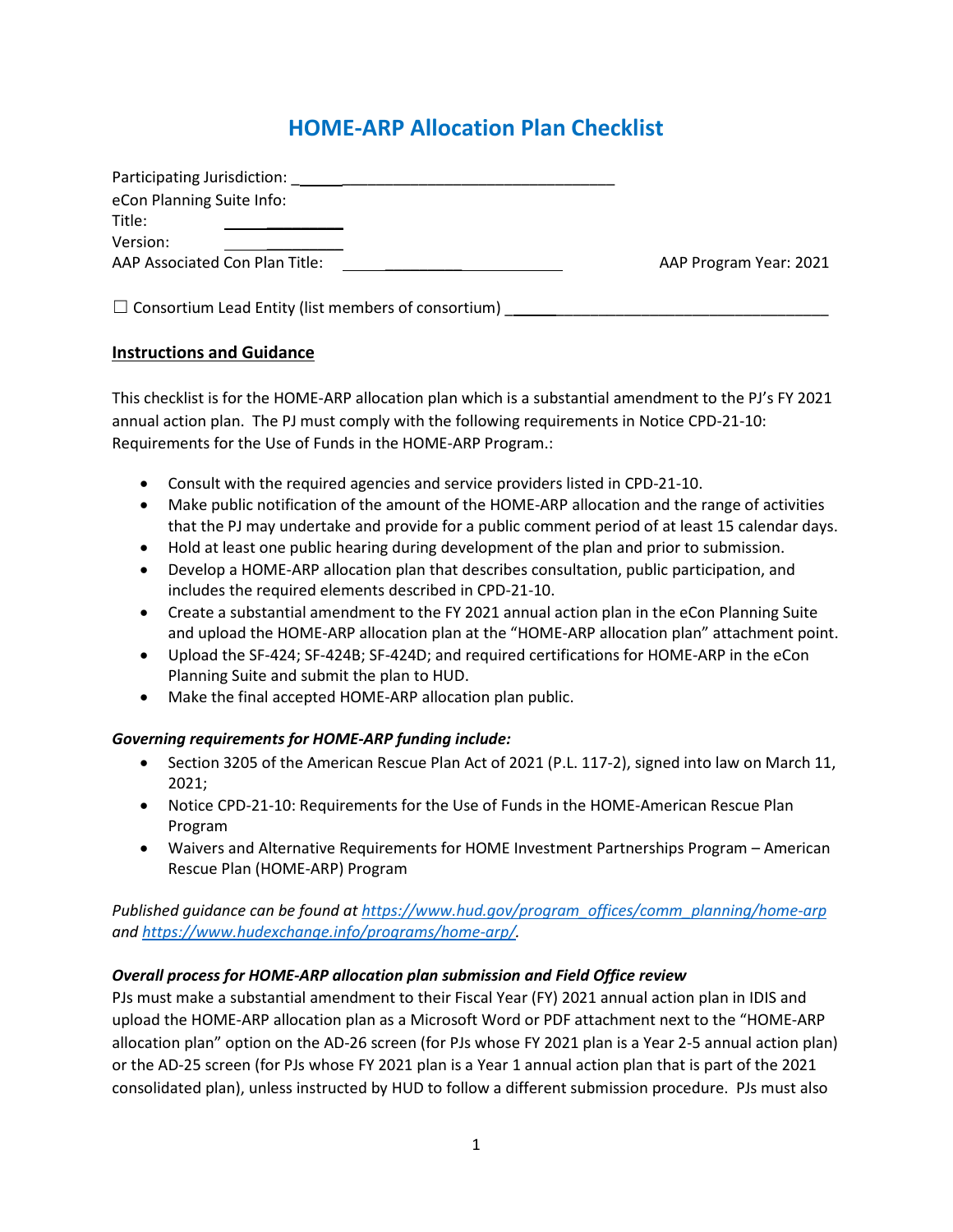attach the SF-424, SF-424B, SF-424D, and required certifications as attachments on AD-25 or AD-26 screen, as applicable, and change the action plan status to "Submitted for Review." PJs are not required to make changes to any other screens in the annual action plan or consolidated plan in the eCon Planning Suite. However, PJs may, but are not required to, add HOME-ARP action plan projects on the AP-35 screen. HUD must review a PJ's HOME-ARP allocation plan to determine that it is:

- Substantially complete, and
- Consistent with the purposes of ARP.

## When the plan is disapproved:

- 1. HUD will notify the PJ in writing with the reasons for disapproval, in accordance with 24 [CFR](https://www.ecfr.gov/cgi-bin/text-idx?node=pt24.1.91&rgn=div5#se24.1.91_1500) [91.500\(c\).](https://www.ecfr.gov/cgi-bin/text-idx?node=pt24.1.91&rgn=div5#se24.1.91_1500)
- 2. A PJ should revise or resubmit the plan for HUD review within 45 days after the first notification of disapproval.
- 3. HUD will respond to accept or disapprove the resubmitted plan within 30 days of receiving the revisions or resubmission.

#### When the plan is accepted:

- 1. Upon acceptance, the CPD Director must send the signed contracting memo and a copy of the PJ's grant agreement to Fort Worth Accounting.
- 2. The Field Office must also notify the PJ that the plan is approved by sending the transmittal letter (electronically) and changing the status of the amendment to "Review Completed" in the eCon Planning Suite.

## **Review Checklist**

## **SF-424s**

The PJ submitted complete and fully executed SF-424, SF-424B, and SF-424D as an attachment(s) on the AD-25 or AD-26 screen in the eCon Planning Suite.  $\Box$  Yes  $\Box$  No

The forms include all the following required information:

- The SF-424, SF-424B, and SF-424D form is executed by the designated authorized certifying official. ☐ Yes ☐ No
- Award Amount on the SF-424 is correct (block 18(a)).  $\Box$  Yes  $\Box$  No
- The correct CFDA number has been listed (block 11).  $\Box$  Yes  $\Box$  No
- The SF-424 form contains the correct DUNS Number and EIN in blocks 8 (b) and(c)).  $\Box$  Yes  $\Box$  No
- The applicable assurances attached (SF-424B and 424D).  $\Box$  Yes  $\Box$  No

## **Certifications**

The required, executed certifications were uploaded to the AD-25 or AD-26 eCon Planning Suite screen, as applicable.  $\Box$  Yes  $\Box$  No

*(Note: The required certifications include:*

*Affirmatively Further Fair Housing;*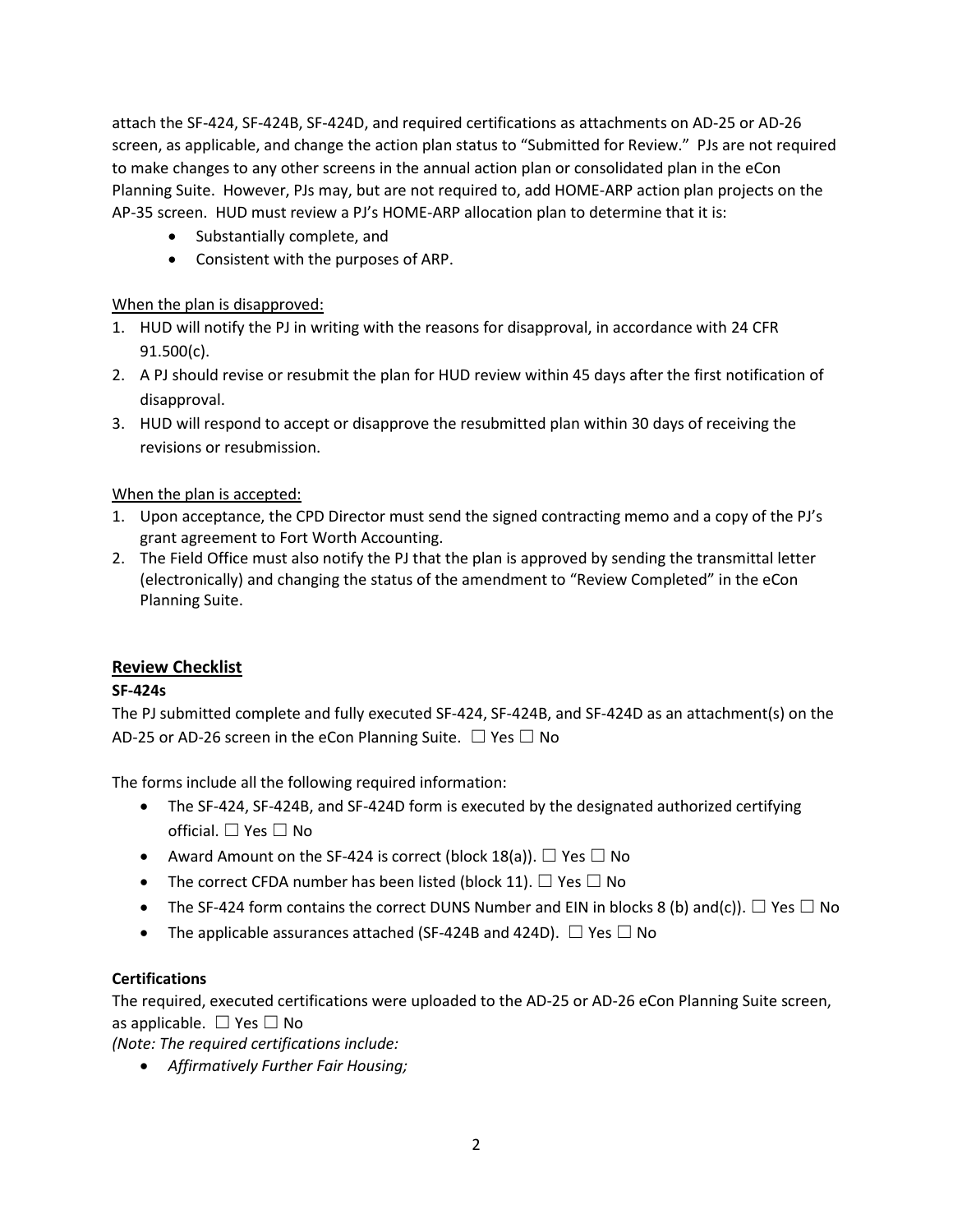- *Uniform Relocation Assistance and Real Property Acquisition Policies Act and Anti-displacement and Relocation Assistance Plan;*
- *Anti-Lobbying;*
- *Authority of Jurisdiction;*
- *Section 3; and,*
- *HOME-ARP specific certification.)*

## **Consultation**

At a minimum, the PJ consulted with the required agencies and service providers:  $\Box$  Yes  $\Box$  No

The list of agencies consulted includes:

- CoC(s) serving the jurisdiction's geographic area.  $\Box$  Yes  $\Box$  No *(Note: local PJs must consult with all CoCs serving the jurisdiction, State PJs are not required to consult with every CoCs in the state)*
- Homeless service providers.  $\Box$  Yes  $\Box$  No
- Domestic violence service providers.  $\Box$  Yes  $\Box$  No
- Public housing agency(ies) (PHA) serving the jurisdiction's geographic area.  $\Box$  Yes  $\Box$  No (*Note: local PJs must consult with all PHAs (including statewide or regional PHAs) serving the jurisdiction, State PJs are not required to consult with every PHAs in the state)*
- Public agencies that address the needs of qualifying populations.  $\Box$  Yes  $\Box$  No
- Public or private organizations that address civil rights and fair housing.  $\Box$  Yes  $\Box$  No
- Public or private organizations that address the needs of persons with disabilities.  $\Box$  Yes  $\Box$  No

*(Note: Consultation is required to occur prior to development of the plan)*

The plan describes the PJ's consultation process.  $\Box$  Yes  $\Box$  No

The plan includes a list of organizations consulted and summarizes feedback received from those entities. □ Yes □ No

## **Public Participation**

The PJ held at least one public hearing during development of the plan and before submitting its plan to HUD. □ Yes □ No

Date of Public Hearing: [1995]

\_\_\_\_\_\_\_\_\_ The PJ provided a public comment period of at least 15 calendar days.  $\Box$  Yes  $\Box$  No Comment Period Start Date: Comment Period End Date: \_\_\_\_\_\_\_\_\_

*(Note: Public notice about the public hearing and comment period should provide information about available accommodations)*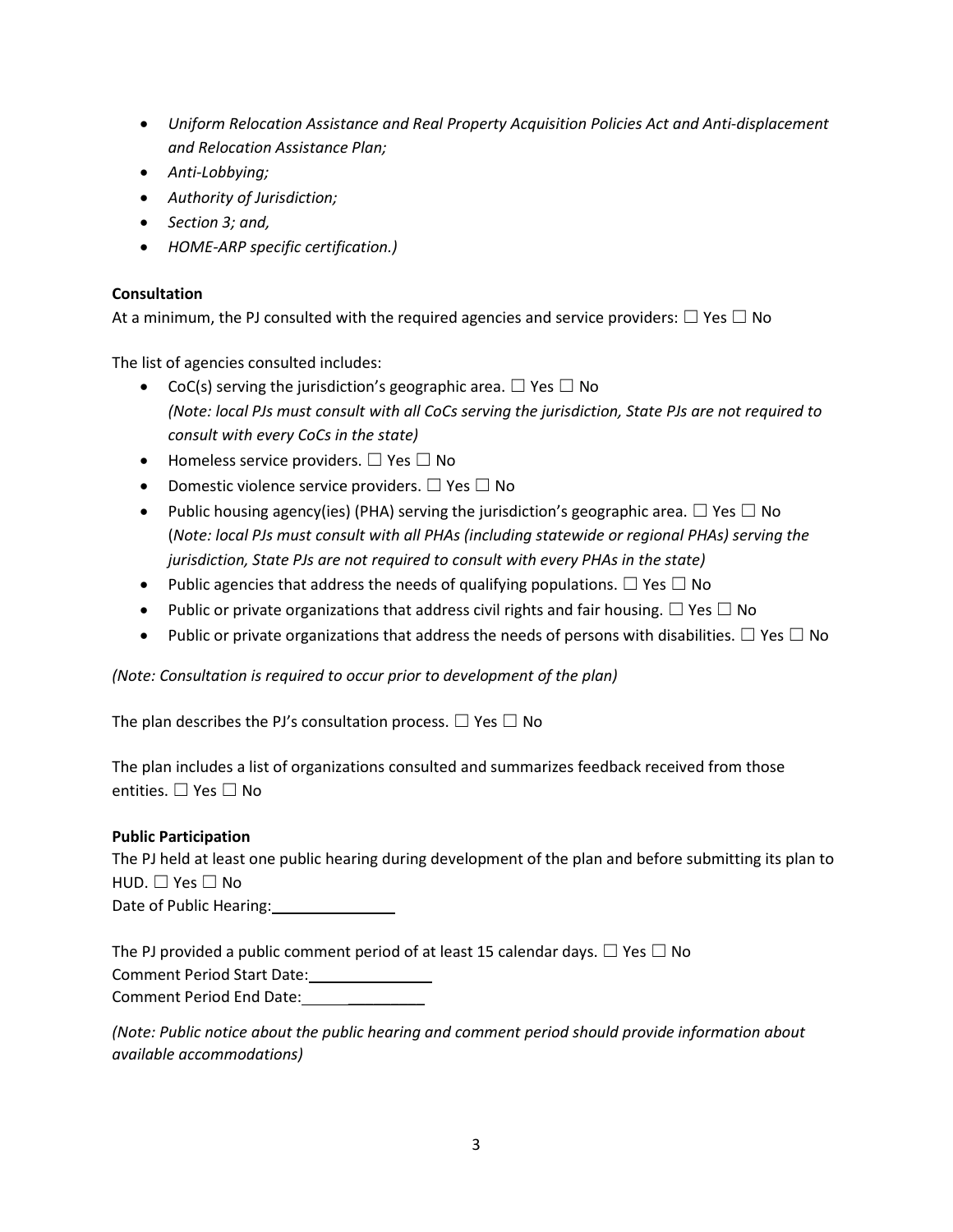The plan describes the PJ's public participation process including efforts made to broaden public participation.  $\Box$  Yes  $\Box$  No

The plan includes a summary of comments received through the public participation process  $\Box$  Yes  $\Box$ No

The plan describes any comments or views not accepted and the reasons why.  $\Box$  Yes  $\Box$  No

## **Needs Assessment and Gaps Analysis**

The PJ evaluated the size and demographic composition of **all four** of the qualifying populations. The narrative describes:

- Homeless as defined in 24 CFR 91.5 $\Box$  Yes  $\Box$  No
- At risk of Homelessness as defined in 24 CFR 91.5  $\Box$  Yes  $\Box$  No
- Fleeing, or Attempting to Flee, Domestic Violence, Dating Violence, Sexual Assault, Stalking, or Human Trafficking, as defined by HUD  $\Box$  Yes  $\Box$  No
- Other Populations where providing supportive services or assistance under section 212(a) of NAHA (42 U.S.C. 12742(a)) would prevent the family's homelessness or would serve those at greatest risk of housing instability. HUD defines these populations as individuals and households who do not qualify under any of the populations above.  $\Box$  Yes  $\Box$  No

*(Note: Data alone is not sufficient to meet this requirement, the Notice specifies that the narrative must describe each qualifying population.)*

The plan describes the unmet housing and service needs of the qualifying populations.  $\Box$  Yes  $\Box$  No

The plan identifies gaps within the PJ's current shelter and housing inventory and service delivery system.

☐ Yes ☐ No

The plan identifies the characteristics of housing associated with instability and an increased risk of homelessness. ☐ Yes ☐ No ☐ N/A

*(Note: this narrative is only required if the PJ will use this criterion (i.e., "lives in housing that has characteristics associated with instability and an increased risk of homelessness") to determine an individual or family's eligibility as a qualifying population under the "Other Populations-At Greatest Risk of housing Instability" definition as established in Section IV.A.4.2.ii.G. of the Notice CPD-21-10)*

The plan identifies the PJ's priority needs for all four of the qualifying populations.  $\Box$  Yes  $\Box$  No

The plan explains how the PJ determined the level of need and gaps in its shelter and housing inventory and service delivery systems.  $\Box$  Yes  $\Box$  No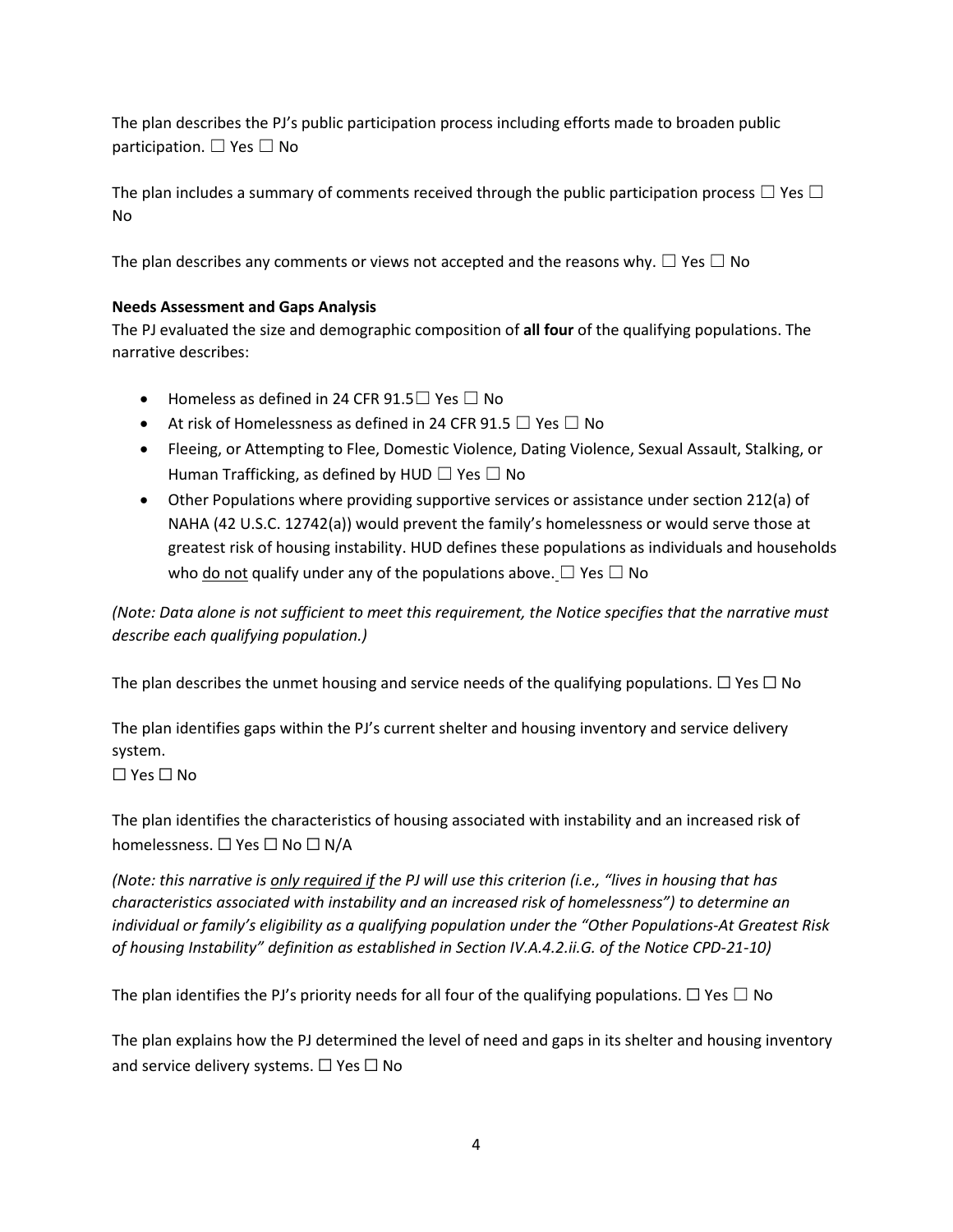#### **HOME-ARP Activities**

The plan describes the PJ's method(s) for soliciting applications for funding and/or selecting developers, service providers, and/or subrecipients.  $\Box$  Yes  $\Box$  No

The plan identifies whether the PJ will administer eligible activities directly.  $\Box$  Yes  $\Box$  No

If all or a portion of the PJ's HOME-ARP administrative funds were provided to a subrecipient or contractor prior to HUD's acceptance of the HOME-ARP allocation plan because the subrecipient or contractor is responsible for the administration of the PJ's entire HOME-ARP grant, the plan identifies the subrecipient or contractor and describes its role and responsibilities in administering all of the PJ's HOME-ARP program.  $\Box$  Yes  $\Box$  No  $\Box$  N/A.

(Note: if the PJ plans to use a subrecipient or contractor to administer all or a portion of its HOME-ARP *program but does not provide the information required by CPD Notice 21-10, the PJ's plan is substantially incomplete.*)

The plan identifies the amount of planned HOME-ARP funding for each eligible HOME-ARP activity including administrative and planning activities.  $\Box$  Yes  $\Box$  No

*(Note: if the plan describes an activity or project that may constitute a violation of the Fair Housing Act (e.g., single sex housing or NCS, adult-only housing or NCS, limiting assistance for persons with a specific disability, etc. please contact your OAHP desk officer.*

Note: if the plan indicates that the PJ will use Coordinated Entry (CE) as the sole referral method, ensure *that the PJ intends to expand the CE to include all four QP.*

*Note: if the PJ proposes to allocate funds for an activity not listed as an eligible HOME-ARP activity in CPD Notice 21-10, the PJ's plan must be deemed inconsistent with ARP*. *The plan Is substantially incomplete if the PJ fails to identify the amount of HOME-ARP funds for the eligible HOME-ARP activities the PJ plans to undertake.*)

The plan demonstrates that any planned funding for non-profit operating assistance, non-profit capacity building, and administrative costs is within statutory limits.  $\Box$  Yes  $\Box$  No

*(Note: the limits are 5% for non-profit operating assistance, 5% for non-profit capacity building, and 15% for administration and planning).*

The plan describes how the characteristics of the PJ's shelter and housing inventory and service delivery system, and the needs identified in the PJ's gap analysis provided a rationale for its plan to fund eligible activities. ☐ Yes ☐ No

#### **Production Housing Goals**

The plan estimates the number of affordable rental housing units for qualifying populations that a PJ will produce or support with its HOME-ARP allocation.  $\Box$  Yes  $\Box$  No

The plan describes the specific affordable rental housing production goal that the PJ to achieve and describes how it will address the PJ's priority needs.  $\Box$  Yes  $\Box$  No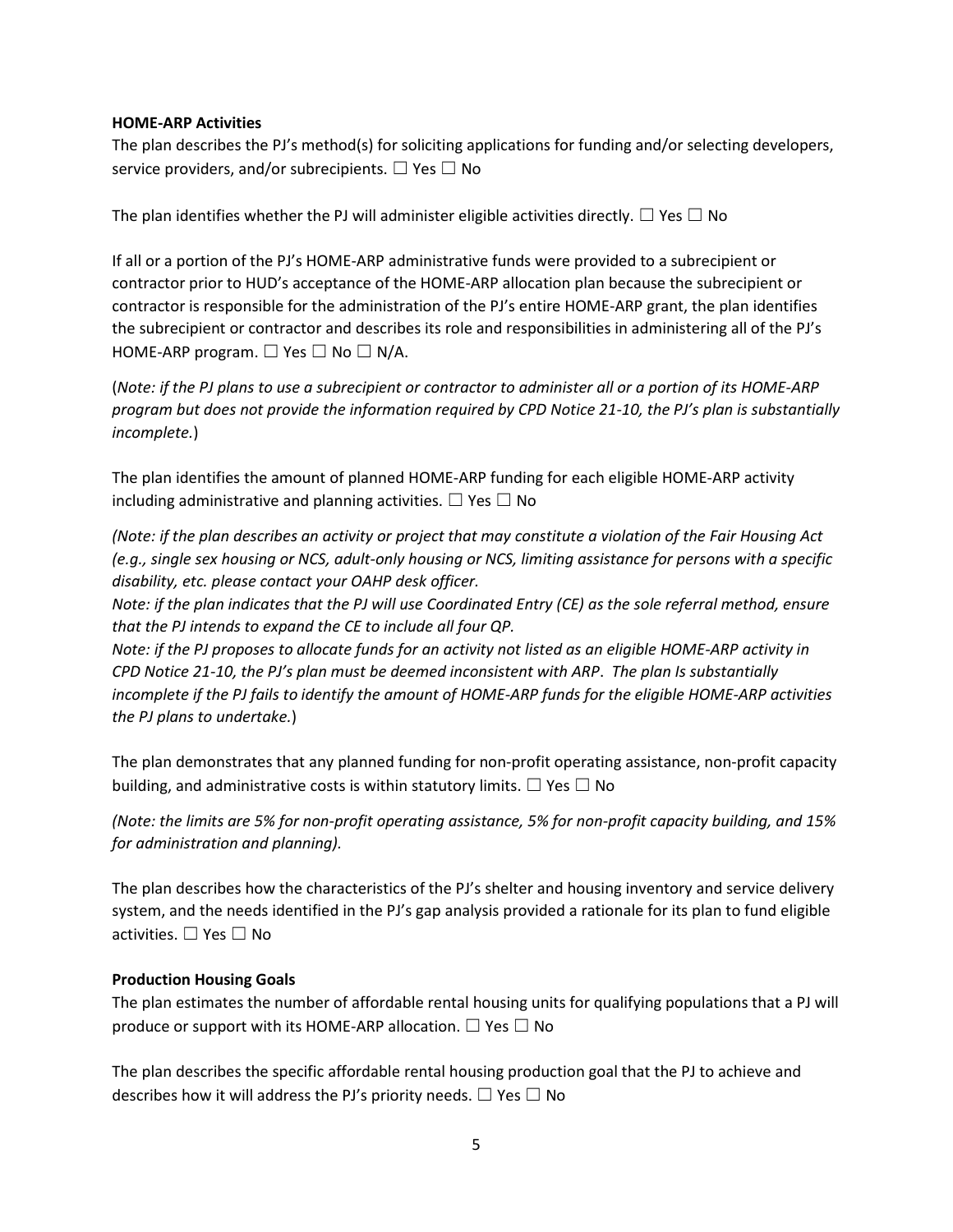#### **Preferences**

The plan identifies whether the PJ intends to give preference to one or more qualifying populations or a subpopulation within one or more qualifying populations for any eligible activity or project.  $\Box$  Yes  $\Box$  No

## *(Note: if the preference may violate the Fair Housing Act (e.g., single sex housing or NCS, adult-only housing or NCS, limiting assistance for persons with a specific disability, etc. please contact your OAHP desk officer.*

*Note: If the plan indicates that the PJ has used or will used a preference to select projects (e.g., bonus points in a NOFA for permanent supportive housing for the homeless) or it describes an activity or project that will provide a preference, the PJ must describe those preferences in the plan. Note: if the plan indicates that the PJ will use Coordinated Entry (CE) as a referral method, ensure that the PJ included any prioritization used by the CE in the preferences section. Note: If no, skip the remaining questions in this section)*

The plan explains how the use of a preference or method of prioritization will address the unmet need or gap in benefits and services received by individuals and families in the qualifying population or category of qualifying population, consistent with the PJ's needs assessment and gap analysis.  $\Box$  Yes  $\Box$  $No \square N/A$ 

The plan describes how the PJ will still address the unmet needs or gaps in benefits and services of the other qualifying populations that are not included in a preference through the use of HOME-ARP funds.  $\Box$  Yes  $\Box$  No  $\Box$  N/A

(*Note: the PJ's HOME-ARP program may not exclude any of the QP.)*

#### **Refinancing Guidelines**

Will the PJ allocate funding to refinance existing debt secured by multifamily rental housing rehabilitated with HOME-ARP funds?  $\square$  Yes  $\square$  No

*(Note: If no, skip the remaining questions in this section, if yes then answer the following questions)*

If a PJ intends to use HOME-ARP funds to refinance existing debt secured by multifamily rental housing that is being rehabilitated with HOME-ARP funds, the plan includes the PJ's HOME-ARP refinancing guidelines in accordance with 24 [CFR 92.206\(b\).](https://www.ecfr.gov/cgi-bin/text-idx?SID=273620a3dcadf1c5e247ef949a4fd87c&mc=true&node=se24.1.92_1206&rgn=div8)  $\Box$  Yes  $\Box$  No

The guidelines include each of the following required elements:  $\Box$  Yes  $\Box$  No

- Establishes a minimum level of rehabilitation per unit or a required ratio between rehabilitation and refinancing to demonstrate that rehabilitation of HOME-ARP rental housing is the primary eligible activity  $\Box$  Yes  $\Box$  No
- Requires a review of management practices to demonstrate that disinvestment in the property has not occurred; that the long-term needs of the project can be met; and that the feasibility of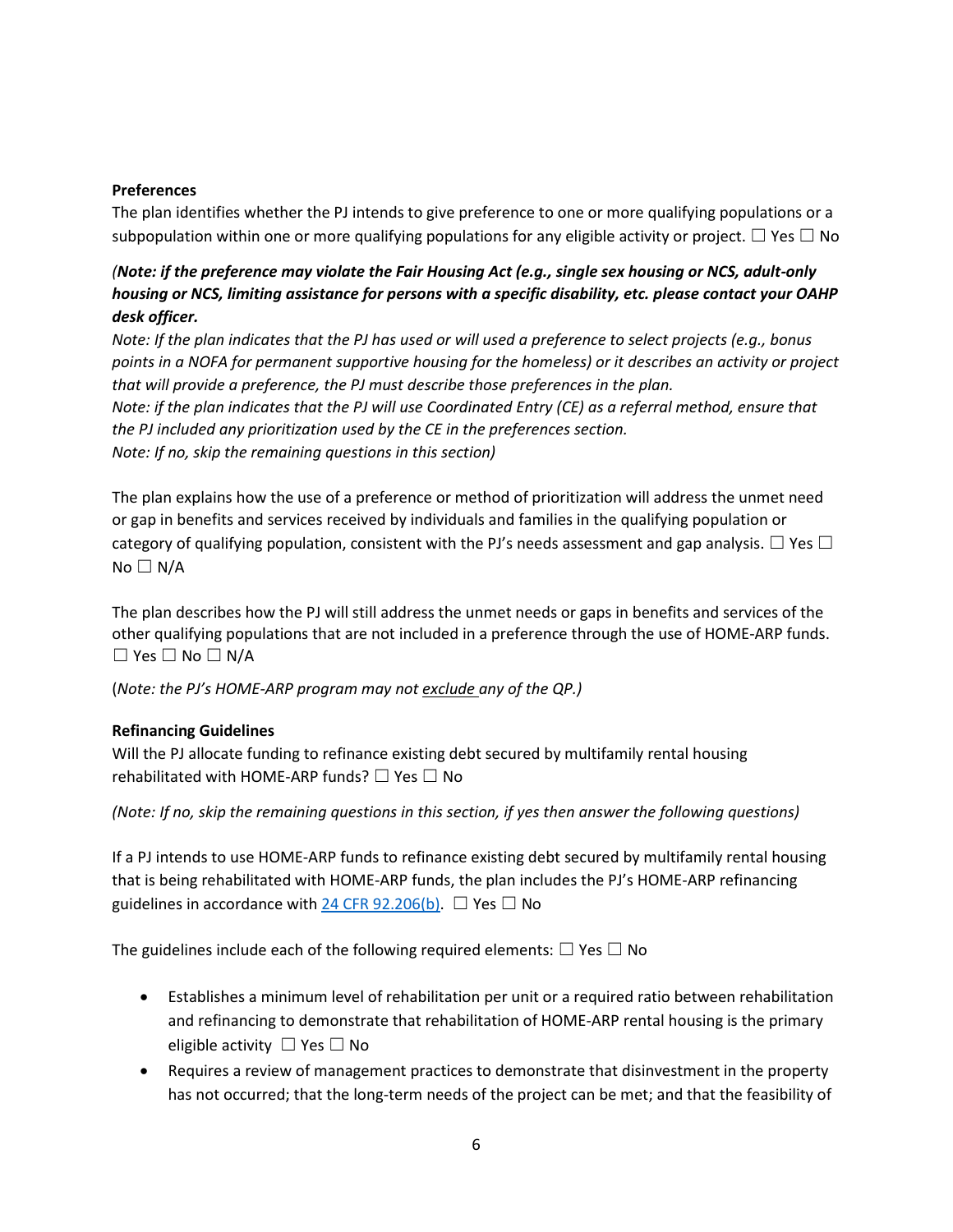serving qualified populations for the minimum compliance period can be demonstrated.  $\Box$  Yes  $\square$  No

- States whether the new investment is being made to maintain current affordable units, create additional affordable units, or both.  $\Box$  Yes  $\Box$  No
- Specifies the required compliance period, whether it is the minimum 15 years or longer.  $\Box$  Yes ☐ No
- States that HOME-ARP funds cannot be used to refinance multifamily loans made or insured by any federal program, including CDBG.  $\Box$  Yes  $\Box$  No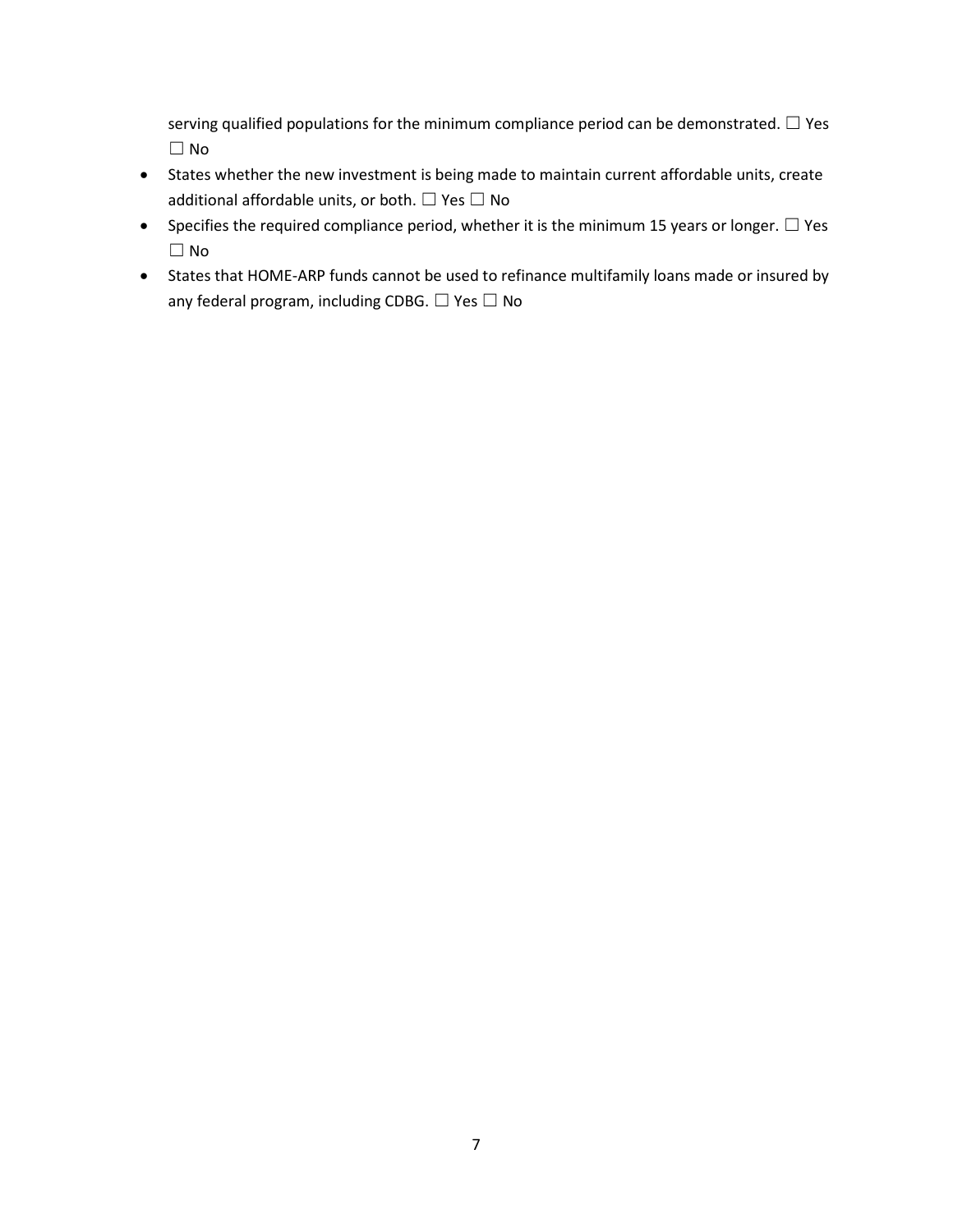#### **Final Plan Sign-Off Staff & Management**

| Title of Substantial  | Date PJ Submitted SF- | <b>Checklist Approval Date</b> | Date FO Changed Plan     |
|-----------------------|-----------------------|--------------------------------|--------------------------|
| Amendment in the eCon | 424s in the eCon      | (insert "N/A" if revisions     | <b>Status To "Review</b> |
| <b>Planning Suite</b> | <b>Planning Suite</b> | needed)                        | Completed"               |
|                       |                       |                                |                          |
|                       |                       |                                |                          |
|                       |                       |                                |                          |
|                       |                       |                                |                          |
|                       |                       |                                |                          |

Based on my review of the HOME-ARP allocation plan against the requirements, I have determined the plan is:

\_\_\_\_\_\_\_\_\_ **Accepted** Date review completed: \_\_\_\_\_\_\_\_\_ **Disapproved** Date review completed: **OR**

*(Note: Select one or more reasons for disapproval below)*

**Inconsistent with the Purposes of the ARP**  $\Box$  Date returned for revision:  $\Box$ 

Please note that if the PJ proposes to allocate funds for an activity not described as eligible in CPD Notice 21-10, the PJ's plan must be deemed inconsistent with ARP. The HOME-ARP eligible activities are limited to:

- Rental housing
- TBRA
- Supportive services
- Acquisition and/or development of non-congregate shelter
- Non-profit operating assistance or capacity building
- Administration and planning costs for HOME-ARP

Reasons the plan is inconsistent with the ARP:

**Substantially Incomplete** Date returned for revision or certifications rejected:

The plan is substantially incomplete if the reviewer checks one or more of the following reasons:  $\Box$  The HOME-ARP allocation plan was developed without the required citizen participation or consultation, or the plan does not describe those efforts.